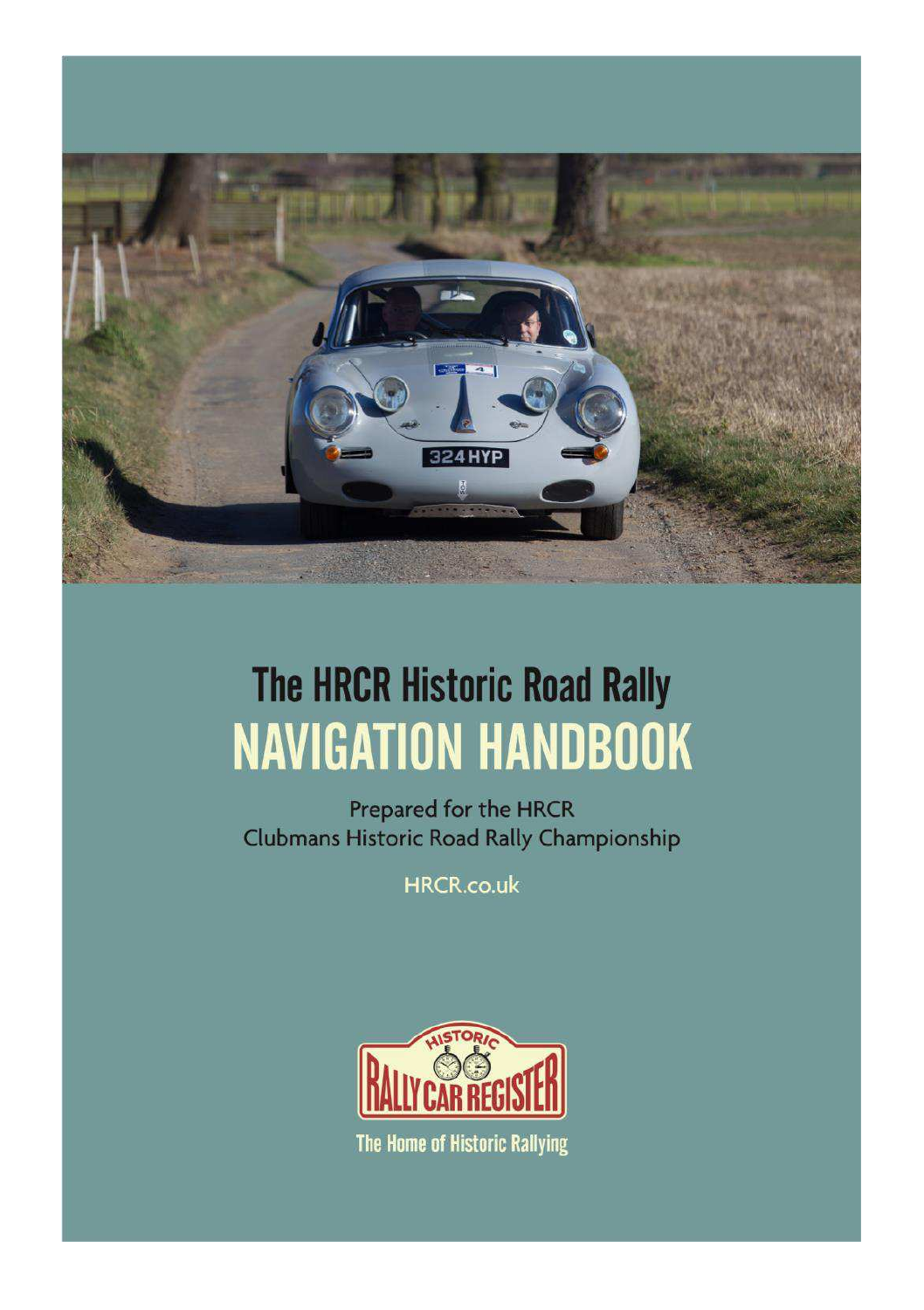# **INTRODUCTION**

This Rally Navigation Handbook has been prepared as a handy reference document, to give novice navigators an insight into the various types of route instructions that can be expected on events which form the HRCR Clubmans Road Rally Championship.

All organisers of championship events have been provided with a copy of this Navigation Handbook and have been requested to base the route instructions that they issue to all crews on the methods shown herein.

This Handbook is by no means totally definitive of all the types of route instruction that will be used on other rallies outside of the Clubmans Road Rally Championship. You will be surprised what some rally organisers will think up. The Handbook just covers the simpler forms of each type of route instruction and has purposely omitted things like circular herringbones, latitude and longitude co-ordinates, contour lines and coded grid references, as we don't consider it fair game to inflict them on rallying beginners. But don't expect to win after reading the contents of this handbook. There is no substitute for the experience gained in getting out and competing on events.

This handbook was originally prepared by Andy Gibson who was the Clubmans Road Rally Championship Secretary for 17 years. He sadly passed away in 2016. I took on his role at the beginning of that year and believe this handbook is still the "*rally navigation bible*". Like Andy before me I can't guarantee that there are no errors or omissions in this Handbook. If you do find anything, or have any questions or comments, you are welcome to drop me an e-mail.

Ian Doble, HRCR Clubmans Road Rally Championship Secretary

### *Clubmans@HRCR.co.uk*

# **GRID REFERENCES**

Often called Map References, they are most commonly given to six figures, based on each grid square on the map being divided into tenths in each direction. For example: **442568**

The explanation will be simplified if we split up the 6-figure reference thus: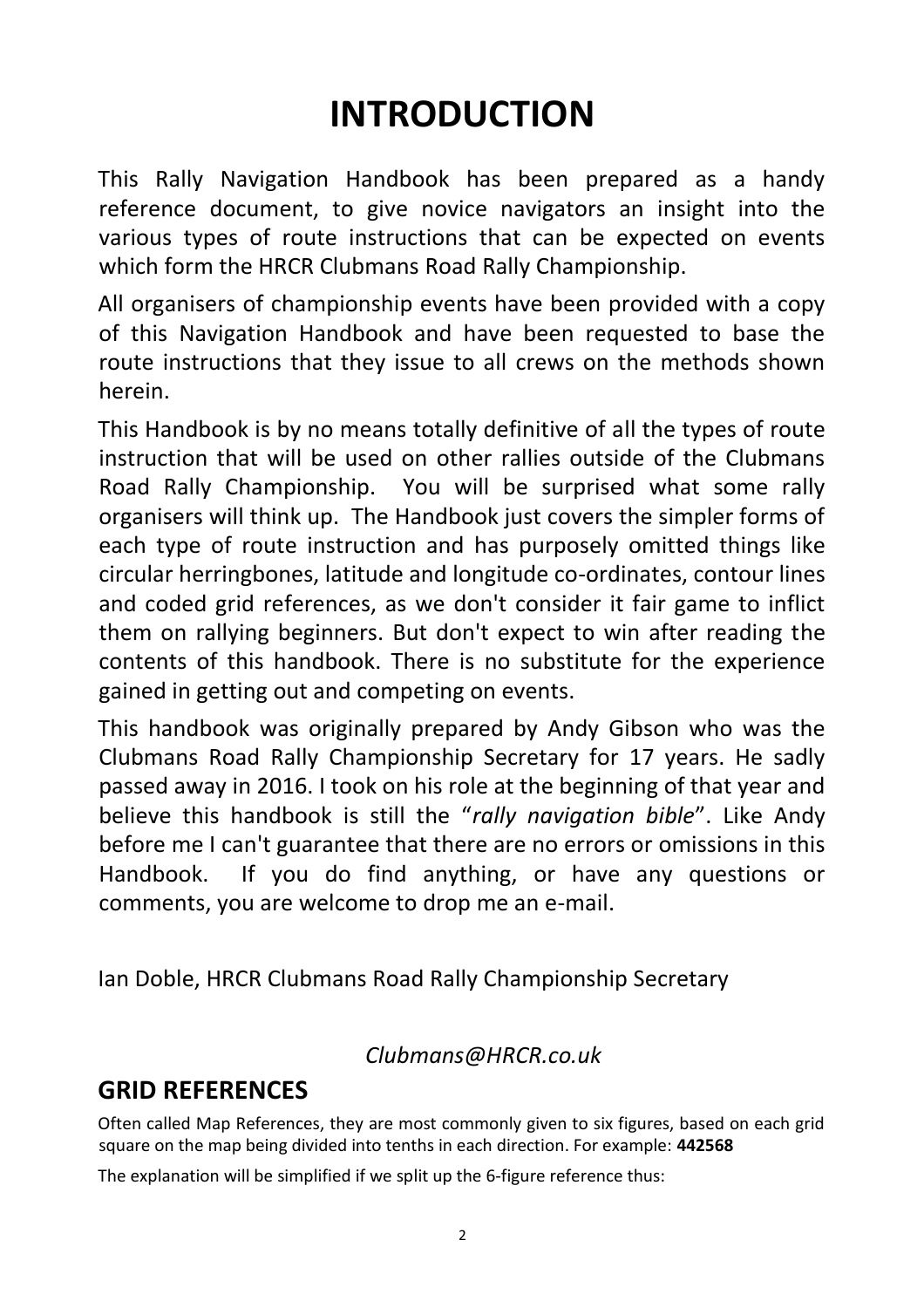#### **44..2 56..8**

To plot the grid reference onto your map you must go *"along the passage and up the stairs"*, so the first part relates to the grid line numbers across the map and the second part relates to the numbers up the map. From the intersection of gridlines 44 (across) and 56 (up), you go 2 tenths of a square to the right and 8 tenths of a square up and you have your point.

An essential piece of equipment for speedy and accurate plotting of grid references is a Romer.

To be precise, the six figure grid reference does not define a single point, but a 100 metre square, in the same way that the whole 1 km grid square is defined by the four figure grid reference **4456**.

If a grid reference is required to greater accuracy than 100m, then it may be given in eight or ten figures. For example:

#### **44255677 or 4425056775**

In this case the additional figures represent further subdivision of the 100m square indicated by the preceding figures. It is quite common to use simple fractions or decimals in place of the additional figures.

#### **442½567¾ or 442.5 567.75**

Grid References can also have the direction of approach and/or the direction of departure attached. The approach direction always comes before the reference and the departure direction comes after it.

**NE**345980 means approach 345980 from the North East. 765987**W** means depart 765987 to the West. **N**123456**SW** means approach 123456 from the North and depart to the South West.

23

22

A typical section of route defined by grid references might therefore be:

 **TC1 664228SW via W670222E via NNE672½204½ via 679205E TC2 W689½205**

Try plotting them on this bit of map. Sorry you can't use a Romer as it will not have printed to scale.



128

69

68

### **TULIPS**

The name of this type of route instruction comes from the Tulip Rally, which first used it in the 1950s.

Tulip, or ball and arrow instructions, are simple diagrams of the route junctions with the ball indicating where you come from and the arrow indicating where you are going to. Normally they are given in order.

Tulips may be orientated as on the map, or turned around so that the ball is always at the bottom, or most of the balls and arrows may be left off deliberately. Sometimes they may be squared up. Here are a few variations on the same route described with tulips, which can be plotted on the map sample below: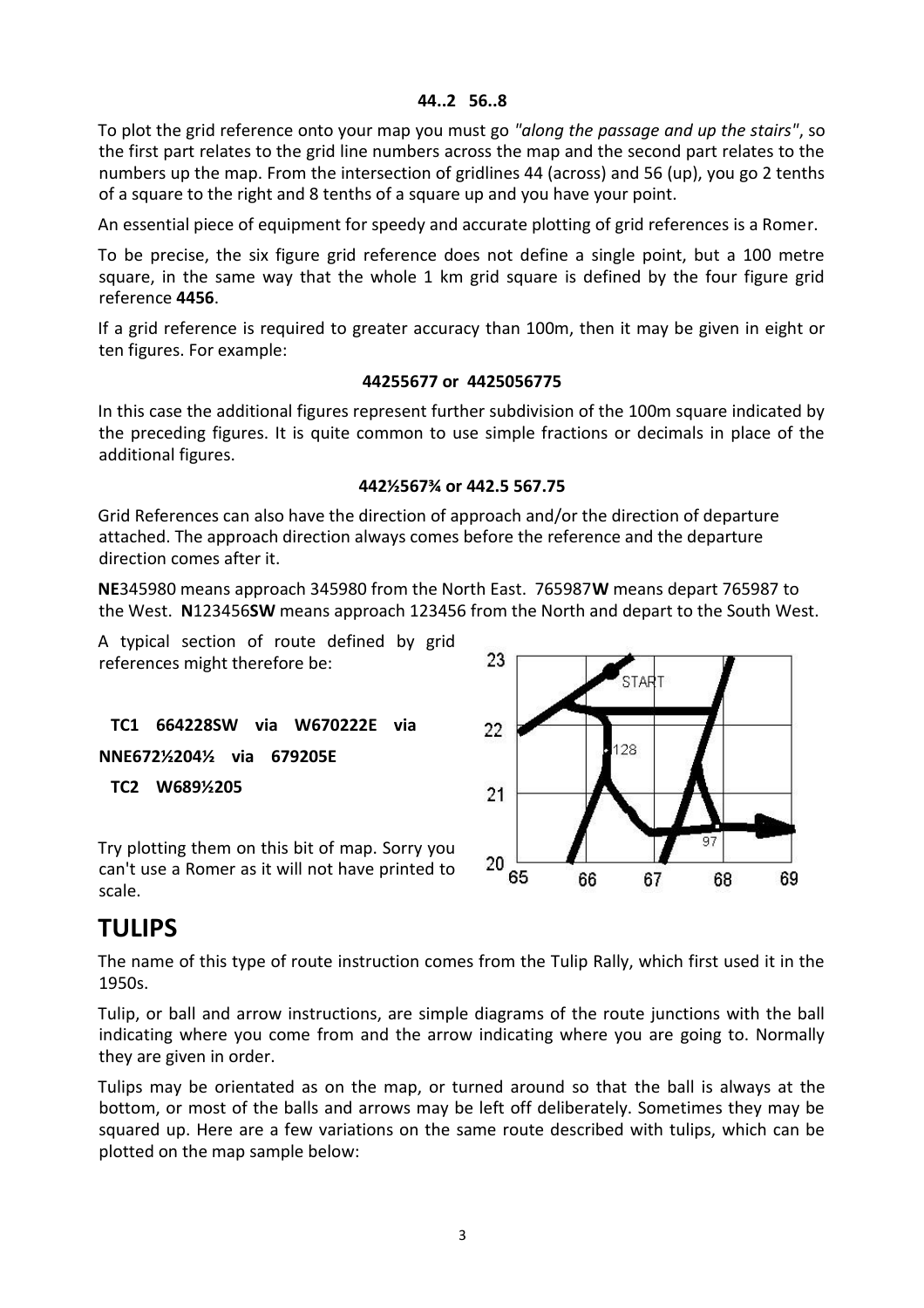

## **TULIP ROADBOOK**

Commonly used to describe the route of regularity sections or non-competitive link sections, the Tulip Roadbook uses tulip symbols to detail a route, but provides additional information on distances, road signs etc. Here is an example for the same route as on the previous page: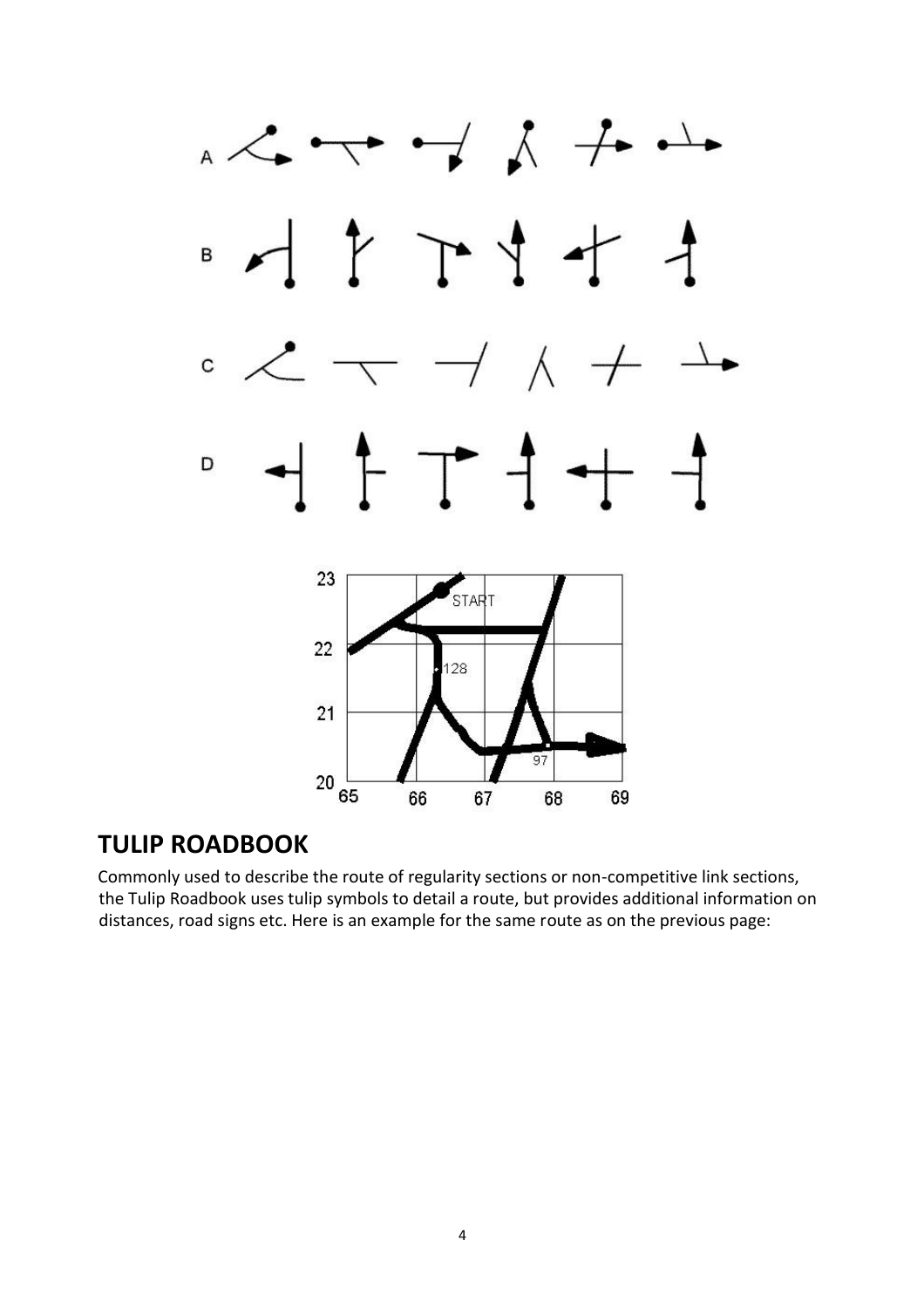| Intermediate<br><b>Distance</b> | Total<br><b>Distance</b> | Tulip           | Comment                | Distance to<br>Go |
|---------------------------------|--------------------------|-----------------|------------------------|-------------------|
| 0.00                            | 0.00                     | TC <sub>3</sub> | Time<br>Control        | 3.97              |
| 0.52                            | 0.52                     |                 | Swan Lane              | 3.45              |
| 0.36                            | 0.88                     |                 | Newtown 3              | 3.09              |
| 0.95                            | 1.83                     |                 | Give Way<br>Join A286  | 2.14              |
| 0.49                            | 2.32                     |                 |                        | 1.65              |
| 0.53                            | 2.86                     |                 | <b>West Street</b>     | 1.11              |
| 0.44                            | 3.30                     |                 |                        | 0.67              |
| 0.67                            | 3.97                     | TC4             | <b>Time</b><br>Control | 0.00              |

### **HERRINGBONES**

**Herringbones**, or **Straight Lines** as they are sometimes called, are a very simple method of defining the route, once you understand how they work. Imagine the route drawn with a little bit of road leading away from each junction, then pulled tight like a piece of string. The route that you take is then a straight line, missing roads on the left and right accordingly. The way to convert the herringbone to a route on your map is to consider 3-way junctions as **leave a road on the left** or **leave a road on the right**.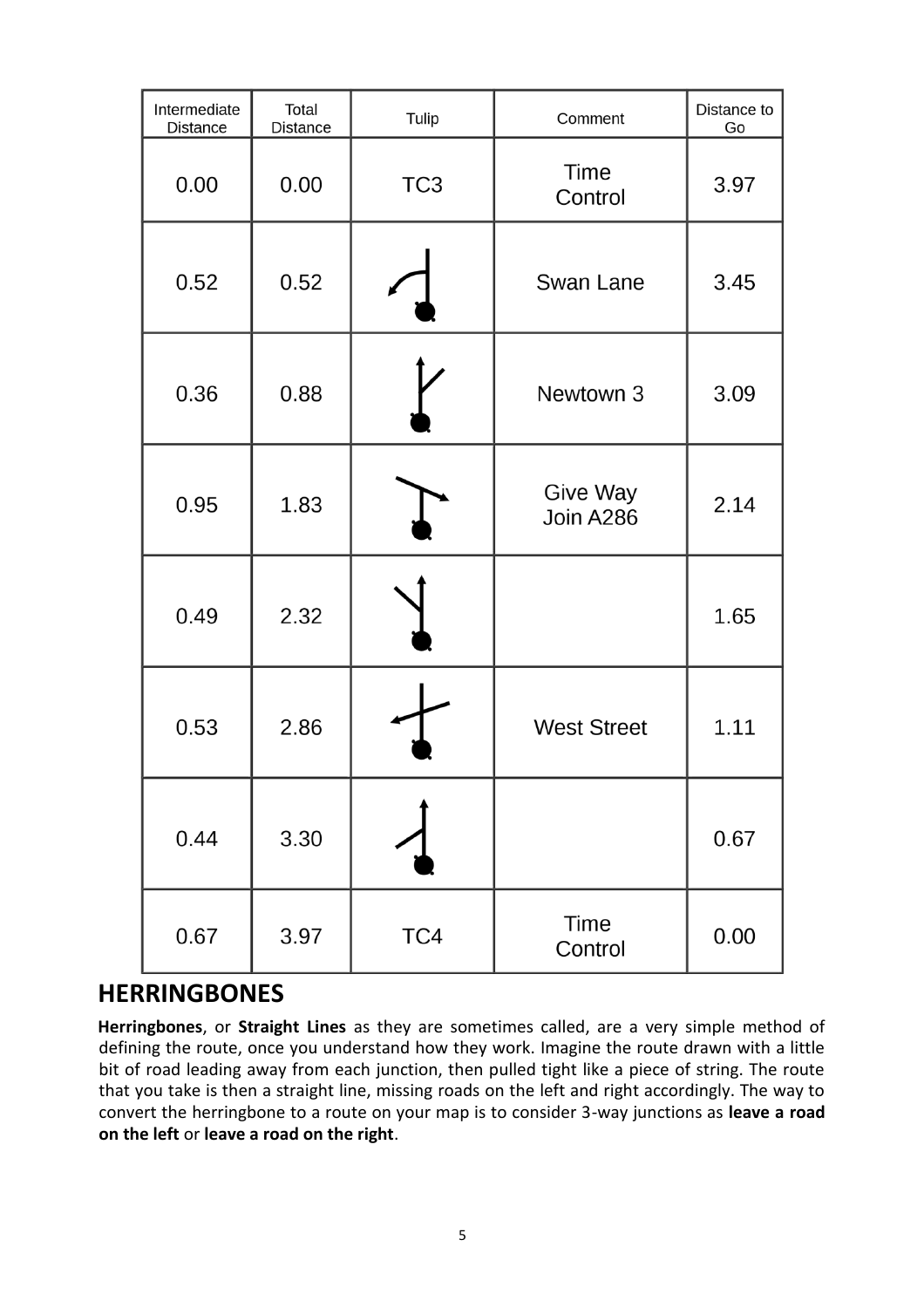

The two example herringbones on this page will take you from the start to finish of the section on the map below via different routes. Notice how the crossroads appears when you are turning left, rather than going straight across.

going straight on from B to A, taking a right from A to C,

or turning right at the T-junction from C to B.



It's usually expected that herringbones will start from the left, but rally organisers often turn them around, maybe giving you a clue in the instructions, like *"the following herringbone describes the route from TC4 to TC3"*, so read all instructions carefully. When you come to a crossroads on your map and it fits with a crossroads on the herringbone, it's a good indication that you're on the right route. If not, then try starting at the other end!



### **MAP TRACES**

A map trace is just what it says, a tracing of the route from the map.



A single trace can be used to indicate the whole route of a section, or it may be split up into smaller traces which must be sorted into order and joined together. Until you're experienced at solving traces you will probably find it a lot easier to solve if you copy the trace onto a piece of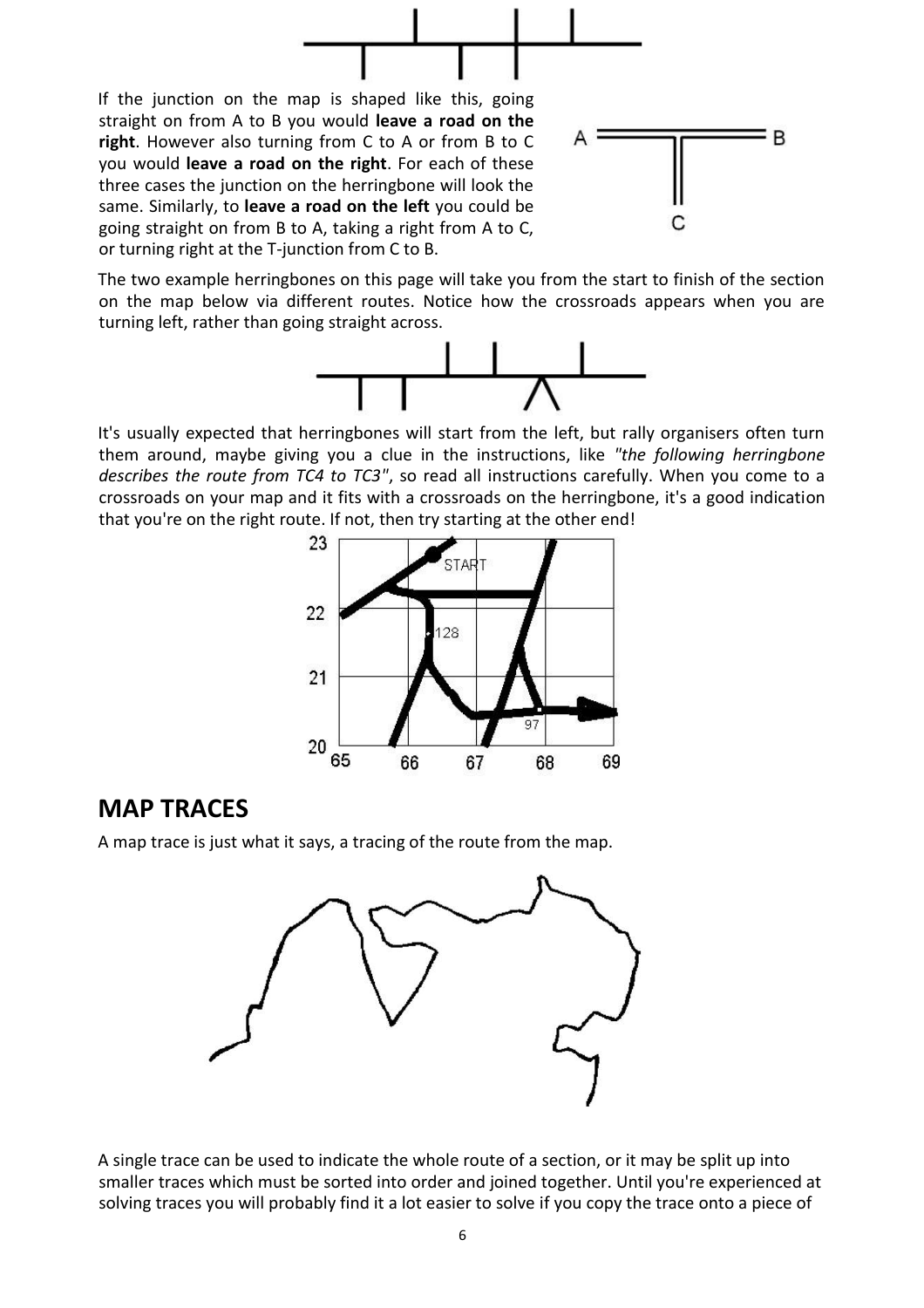tracing paper (always keep some in your Nav-bag) and then try to fit it onto the map. Above is an example of a complete trace, and below the same route as you might receive it split into several pieces.

#### *Tip: If you've copied it onto tracing paper and it will not fit to the map, you can then turn the tracing paper over to see whether the devious organiser has given you a mirrored trace!*



Another way of presenting a trace is to chop it up into grid squares and mix them up. Here is how you might receive it. Only the road you have to travel along is shown in each grid square.



# **GRIDLINES and GRID SQUARES**

The grid of the map can be used to define the route by the crossing of gridlines. This example is simply a list of the numbers of the gridlines across which your route must travel in order.

**66 66 22 21 67 21 21 68**

These numbers could be given to you as a continuous string:

#### **6666222167212168**

or with a couple of spot heights mixed in to confuse you:

#### **666622128216721219768**

Devious organisers will use this method when you're in an area of the map where the northing and easting gridline numbers are similar!

This route could also be given as the North, South, East or West sides by which you should LEAVE each grid square:

**W E S S E N S E**

or even as the direction from which you will ENTER each grid square:

**E W N N W S N W**

Note that these directions will only be specified using the four main compass points, N, S, E and W. You will not get a NE or a WSW direction in the string.

On another variation of the theme, this same route may be defined as **T**op, **B**ottom, **L**eft and **R**ight departure from grid squares: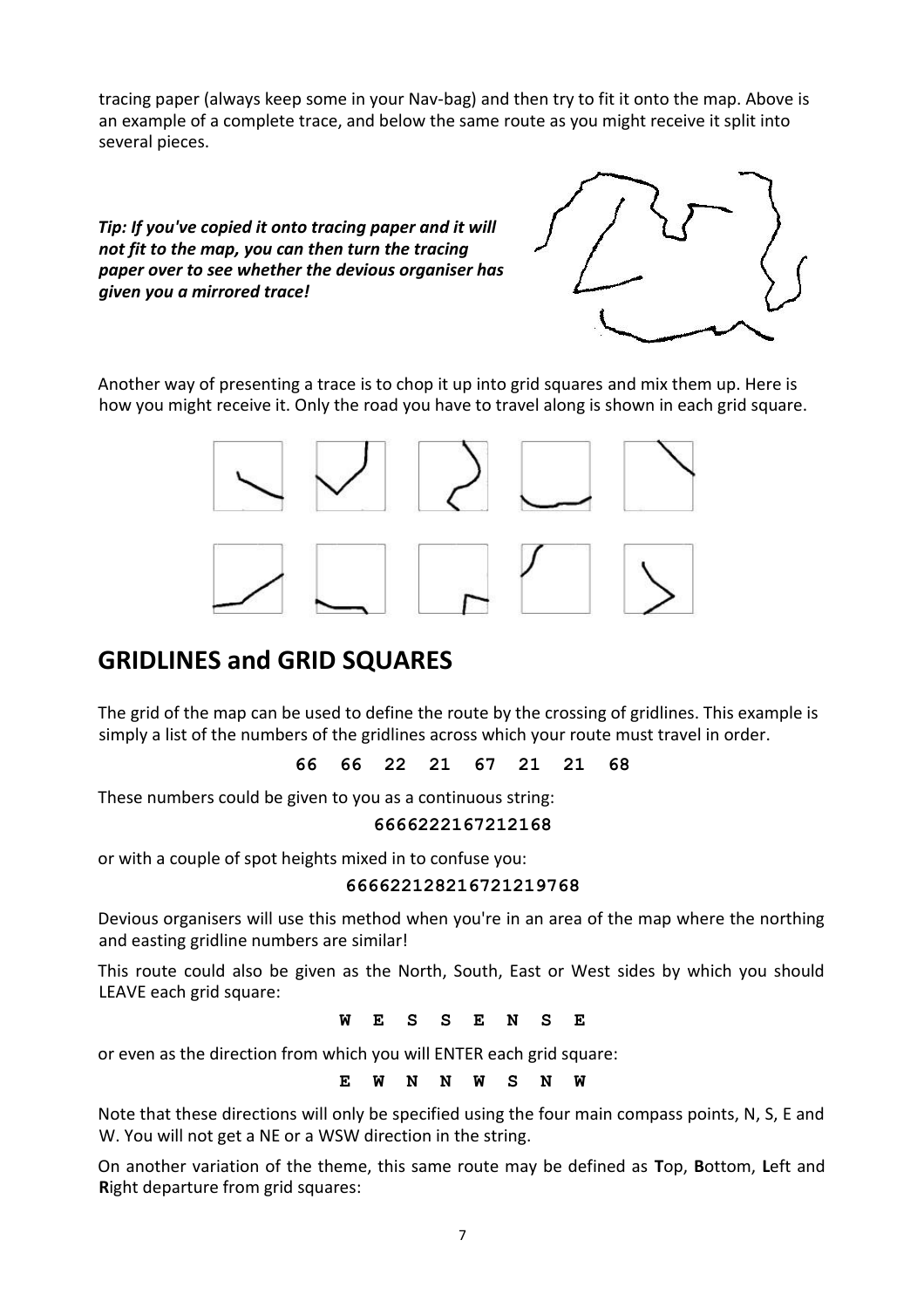Each grid square can be specified by a four figure grid reference, defined by the intersecting gridlines at the SW corner of the square, so you may get this list of grid squares through which your route must pass in order:

**6622 6522 6622 6621 6620 6720 6721 6720 6820**

All of the examples given above can be plotted on the following piece of map



### **MAP FEATURES**

A good knowledge of the map key is essential. Some instructions will make use of the information on the map like the gradient signs, churches, pubs, POs, ETLs, road numbers etc.

Such instructions might read:

#### **Under a railway, ETL, A74, PO, church with a tower, ford, HWM.**

A list of features may include spot heights or letters of a placename that 'interfere' with the road as shown on the map. Some of the features may be drawn using the same symbols as on the map as in this example:



These instructions would mean: Go up a hill with a gradient symbol, pass a church (with a tower), through spot height 112, through where the letters "Mu" from a place name cut the road, through spot height 97, through where a 'g' , then the letters 'cs' cut the road, under an Electricity Transission Line (ETL), through spot height 72 and over a bridge.

In a particularly hilly area a route may be given entirely by a string of gradient symbols, or by the abbreviations D for **Down** and U for **Up**. The double gradient symbol would tie up with a double symbol (very steep hill) on the map.

**> > > < << > < < <**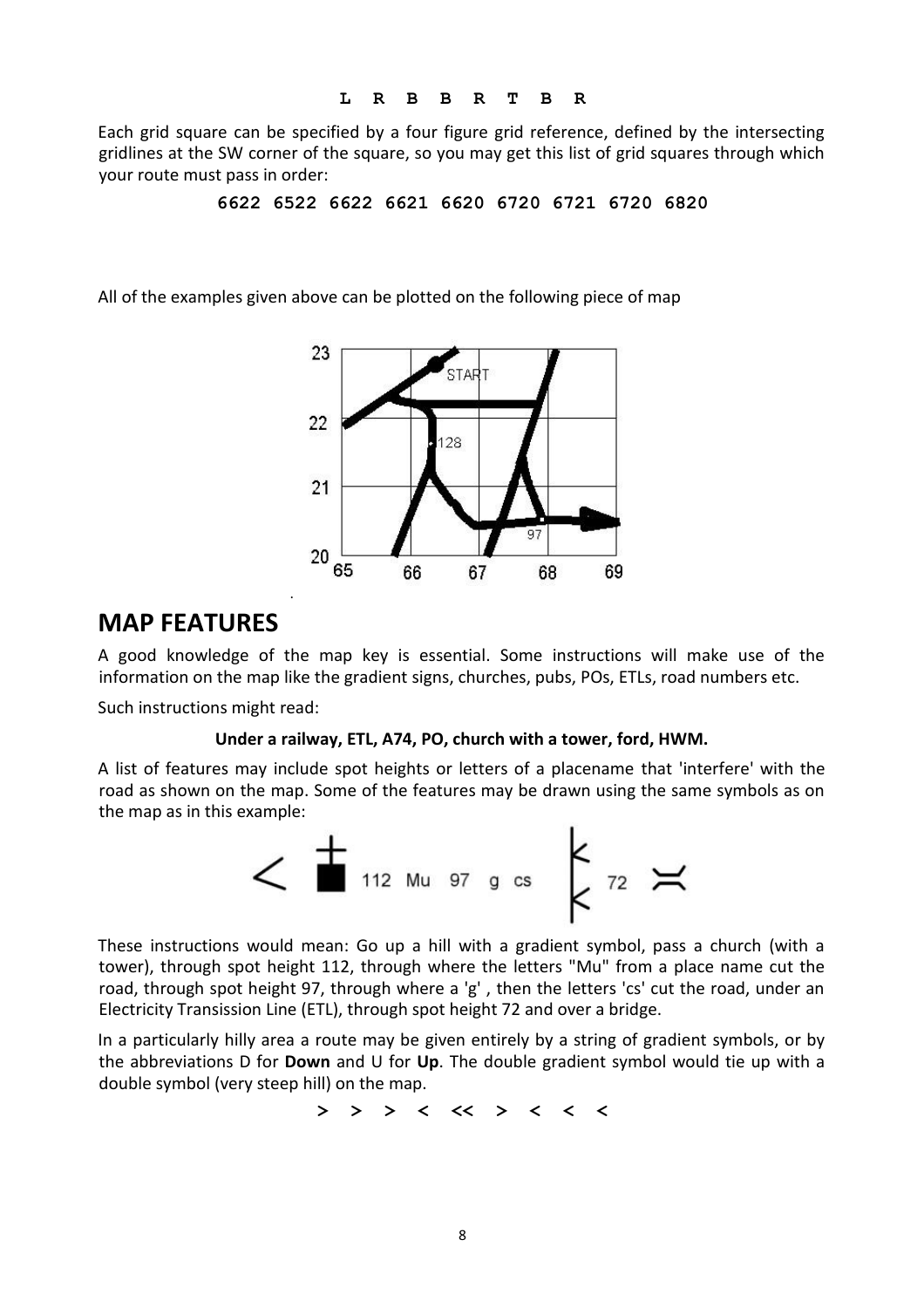#### **D D D U U D U U U**

These are often mixed up with abbreviations O for **Over** and U for **Under**, where you go over and under bridges or under power lines shown on the map. So U can mean Under or Up which you'll have to decide in each case by studying the map. **D D U O D U U D O U**

#### *Tip: If you cut the key off the map keep it with you as you may need it!*

### **SPOT HEIGHTS**

Spot heights are those points that the OS has measured to be exactly that height (in metres) above sea level. They are marked on the map thus: **.123** always with a small dot marking the exact point. Only those spot heights where the dot is on the road should be considered. You may be asked to pass through the following spot heights:

#### **73 55 42 88 107 66**

If the shortest route passes through another spot height that is not listed and the instruction says something like *"pass through these spot heights only"* you should work out a route to avoid it. Always look very carefully at the location of the dot, as it may be just off of a junction, thereby not requiring the most obvious route to pass through it or avoid it.

Variations on the spot height theme may give you the spot heights as a continuous string:

#### **7355428810766**

and may even mix spot heights with grid line numbers in the string.

You may be given consecutive pair of spot heights added together, which would be:

#### **128 130 173**

Spot heights could also be given as additions and subtractions from the previous number:

$$
73 \t -18 \t -13 \t +46 \t +19 \t -41
$$

or they may be given as additions and subtractions from an original starting point:

**74 -18 -31 +15 +34 -7**

*Tip: Use a highlighter to show up all spot heights where the dot is on the road. This makes them much easier to see when plotting a route.*

### **LONDON RALLY MARKED MAP**

A speciality of historic rallying, often used on night sections, is the *London Rally Section*, named after the famous rally that was most associated with this method of route presentation in the 1950/60s.

Prior to starting the night section you will receive a colour photocopy from an OS map (sometimes from a "period" 1 inch to the mile edition), with numerous labelled points which you can transfer to your own map if you wish. A variation of this method gives you the points as a list of map references which you'll have to plot on your map. On starting the section you receive a schedule indicating which points are time controls, passage controls, give-way junctions or via points, the order in which you must visit them and the approach and departure direction information allowing you then to plot the correct route.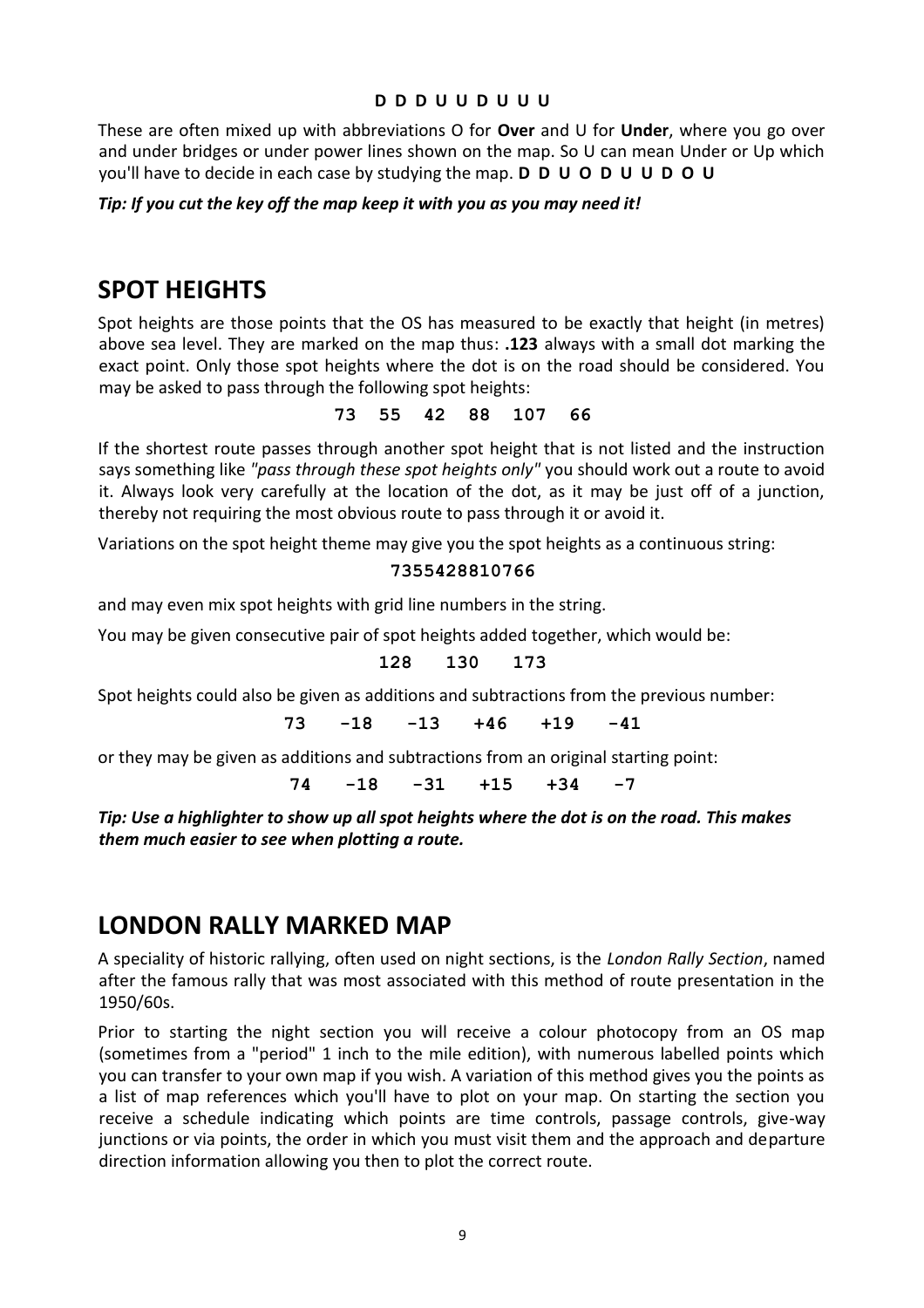Here is a section of a marked map that was given out on the 1993 Targa Rusticana. If you think it looks a little strange - it's from the OS 1" sheet 141, 1952 edition.



### **COMPASS DIRECTIONS**

When compass directions are given to more than the four main points (N, S, E, W), they will usually relate to directions of departure from junctions, for example:

#### **ESE E SSW SSE E**

Thus you would leave the first junction going to the ESE (turn left) and leave the second junction going to the E (fork left) etc. These

examples can be plotted on this piece of map.

Compass directions are sometimes used to specify the precise directions by which you cross gridlines, so the same route would be:

#### **SW E E SSW SSE E**

**Compass Bearings** will be given in terms of degrees instead of compass points. You must remember that 0 or 360 degrees is North, 90 is East, 180 is South, 270 is West etc. For example:

**110 90 200 160 90** 



*Tip: If you have trouble remembering your compass points, try thinking of "Never Eat Shredded Wheat" - in a clockwise direction !*

### **CLOCK FACE DIRECTIONS**

These are occasionally used to specify approach and/or departure directions at junctions and there are two main and quite different methods in use.

Firstly, you leave each junction in the direction of the hour hand, assuming that you arrive at the junction from six o'clock. Thus 12 o'clock means straight ahead, 3 o'clock is a right angle turn to the right and 7 o'clock is a hairpin turn left. So our route would be:

**8:00 11:00 4:00 11:00 10:00**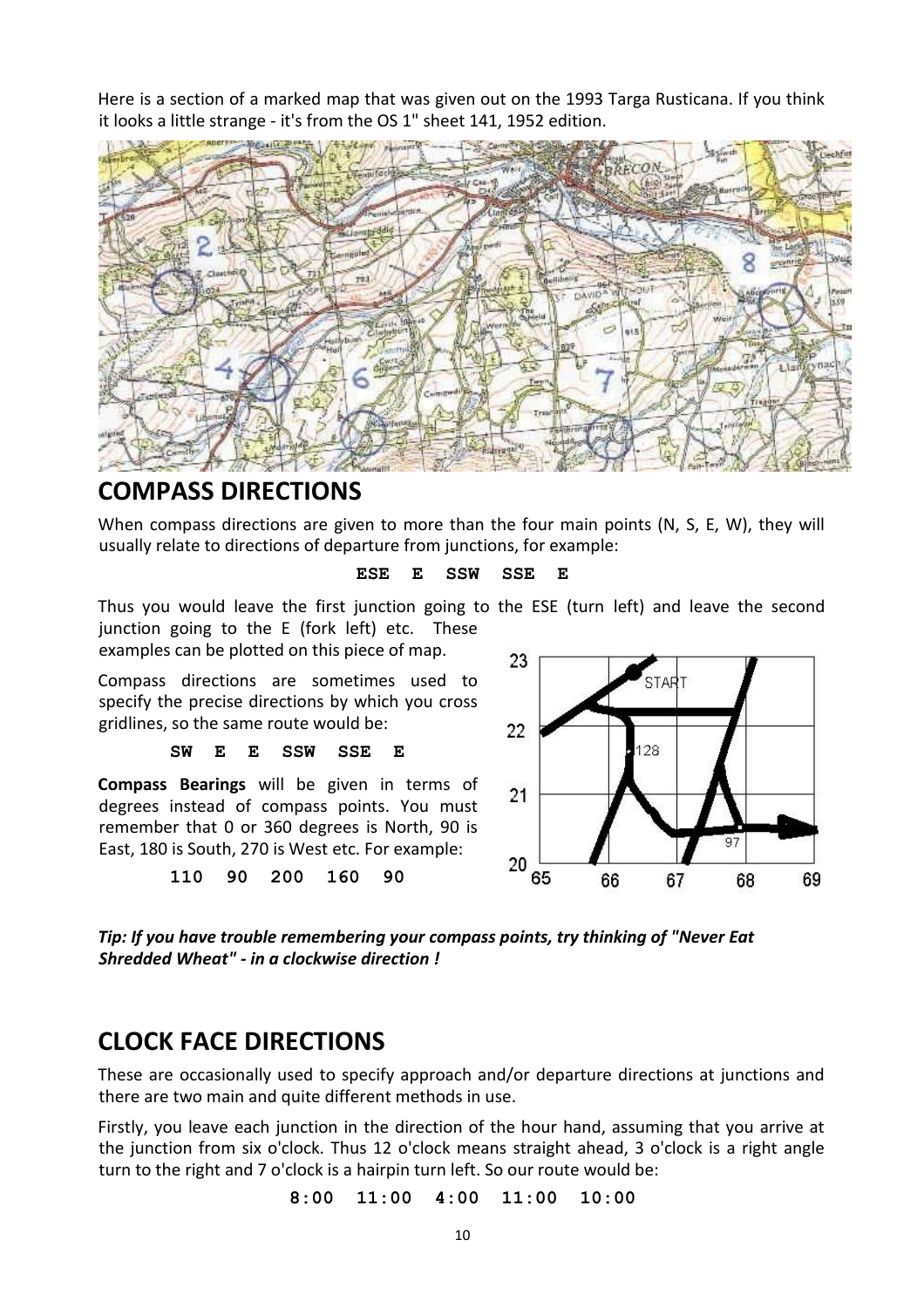By the other method, you approach from the direction of the hour hand and leave by the minute hand. If you assume that the clock stays orientated so that 12 o'clock is always North it will be thus:

#### **2:20 10:15 9:35 1:25 11:15**

However, if the clock can change it's orientation you will just have to look at the angle between the hour and minute hands at each specified time to determine the angle through which you should turn at each junction.

The examples can be plotted on the map above.

#### *Tip: If you wear a digital watch it won't help you much !*

## **ROAD COLOURS**

Roads on the Landranger 1:50000 maps that you'll generally be using come in four colours: **R**ed, **B**rown, **Y**ellow and **W**hite. The other one, not used so often, is blue for motorways.

Each junction on the route is described in terms of the colours of the roads involved. The entry road is given first and the exit road last. So an instruction would be something like:

#### **BRR RRY YYY YYY YYY YYY YYY YYBB BBY**

You can tell that you're starting on a brown road which finishes at a red road. You'll have to decide whether you go left or right on the red road, but the next junction must be a turning off the red road onto a yellow road. Then you go through 5 YYY junctions before coming to a crossroads with a brown road. And so on...

**Coloured Roads Only:** Often abbreviated with the acronym **CRO**. If this appears on the route instruction it means you can ignore any white roads on the map when plotting your route.

When the organiser intends you to use white roads you might see **CAR** "Consider All Roads" or **MUW** - "May Use Whites", but usually the absence of CRO on the card is enough.

When white roads appear on tulips or herringbones they are usually drawn with a broken line, while coloured roads are drawn with a solid line.



# **JUNCTION DIRECTION ACRONYMS**

At each junction the instruction is reduced to a simple two (or three) letter acronym. Here is a list of all the usual acronyms you're likely to come across. It's fairly self explanatory but you must appreciate the difference between a TR and a RT.

| <sub>SO</sub> | Straight On | SOX Straight On at Crossroads |
|---------------|-------------|-------------------------------|
|---------------|-------------|-------------------------------|

- TL Turn Left TR Turn Right
- LT Left at T Junction RT Right at T Junction
- LX Left at Crossroads RX Right at Crossroads
- FL Fork Left FR Fork Right